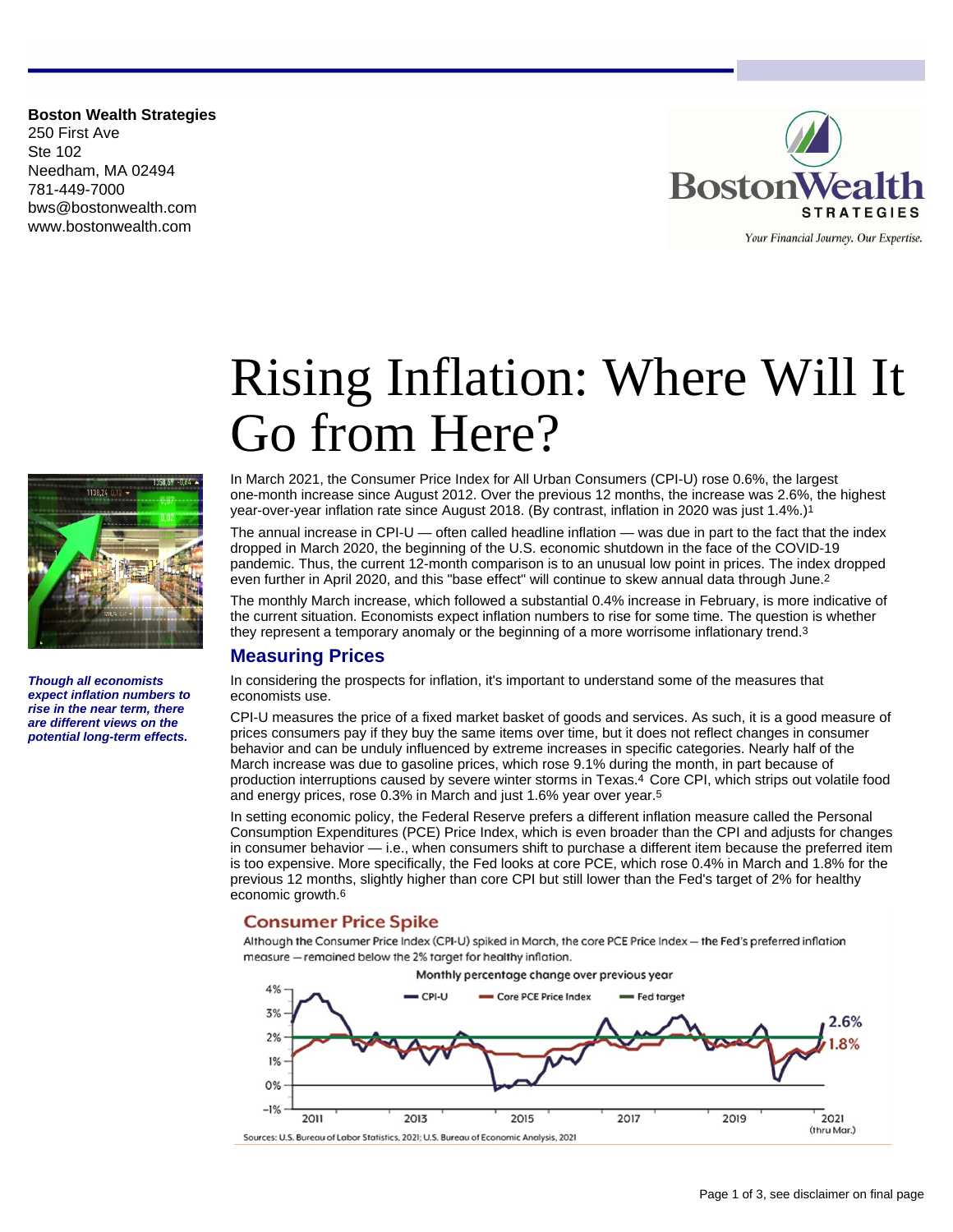

# **A Hot Economy**

Based on the core numbers, inflation is not yet running high, but there are clear inflationary pressures on the U.S. economy. Loose monetary policies by the central bank and trillions of dollars in government stimulus could create excess money supply as the economy reopens. Pent-up consumer demand for goods and services is likely to rise quickly, fueled by stimulus payments and healthy savings accounts built by those who worked through the pandemic with little opportunity to spend their earnings. Businesses that shut down or cut back when the economy was closed may not be able to ramp up quickly enough to meet demand. Supply-chain disruptions and higher costs for raw materials, transportation, and labor have already led some businesses to raise prices.7

According to the April Wall Street Journal Economic Forecasting Survey, gross domestic product (GDP) is expected to increase at an annualized rate of 8.4% in the second quarter of 2021 and by 6.4% for the year a torrid annual growth rate that would be the highest since 1984. As with the base effect for inflation, it's important to keep in mind that this follows a 3.5% GDP decline in 2020. Even so, the expectation is for a hot economy through the end of the year, followed by solid 3.2% growth in 2022 before slowing down to 2.4% in 2023.8-9

# **Three Scenarios**

Will the economy get too hot to handle? Though all economists expect inflation numbers to rise in the near term, there are three different views on the potential long-term effects.

The most sanguine perspective, held by many economic policymakers including Federal Reserve Chair Jerome Powell and Treasury Secretary Janet Yellen, is that the impact will be short-lived and due primarily to the base effect with little or no long-term consequences.10 Inflation has been abnormally low since the Great Recession, consistently lagging the Fed's 2% target. In August 2020, the Federal Open Market Committee (FOMC) announced that it would allow inflation to run moderately above 2% for some time in order to create a 2% average over the longer term. Given this policy, the FOMC is unlikely to raise interest rates unless core PCE inflation runs well above 2% for an extended period.11 The mid-March FOMC projection sees core PCE inflation at just 2.2% by the end of 2021, and the benchmark federal funds rate remaining at 0.0% to 0.25% through the end of 2023.12

The second view believes that inflation may last longer, with potentially wider consequences, but that any effects will be temporary and reversible. The third perspective is that inflation could become a more extended problem that may be difficult to control. Both camps project that the base effects will be amplified by "demand-pull" inflation, where demand exceeds supply and pushes prices upward. The more extreme view believes this might lead to a "cost-push" effect and inflationary feedback loop where businesses, faced with less competition and higher costs, would raise prices preemptively, and workers would demand higher wages in response.13

# **Maintaining Perspective**

Although it's too early to tell whether current inflation numbers will lead to a longer-term shift, you can expect higher prices for some items as the economy reopens. Consumers don't like higher prices, but it's important to keep these increases in perspective. Gasoline, jet fuel, and other petroleum prices are rising after being deeply depressed during the pandemic. Airline ticket prices are increasing but remain below their pre-pandemic level. Used cars and trucks are more expensive than before the pandemic, but clothing is still cheaper.14 Food is up 3.5% over the last 12 months, a significant increase but not extreme for prices that tend to be volatile.15

For now, it may be helpful to remember that "headline inflation" does not always represent the larger economy. And with interest rates near zero, the Federal Reserve has plenty of room to make any necessary adjustments to monetary policy.

Projections are based on current conditions, are subject to change, and may not come to pass.

1, 5, 15) U.S. Bureau of Labor Statistics, 2021

- 2-4, 7) The Wall Street Journal, April 13, 2021
- 6, 9) U.S. Bureau of Economic Analysis, 2021
- 8) The Wall Street Journal Economic Forecasting Survey, April 2021
- 10, 13) Bloomberg, March 29, 2021
- 11) The Wall Street Journal, April 14, 2021
- 12) Federal Reserve, 2021
- 14) The New York Times, April 13, 2021